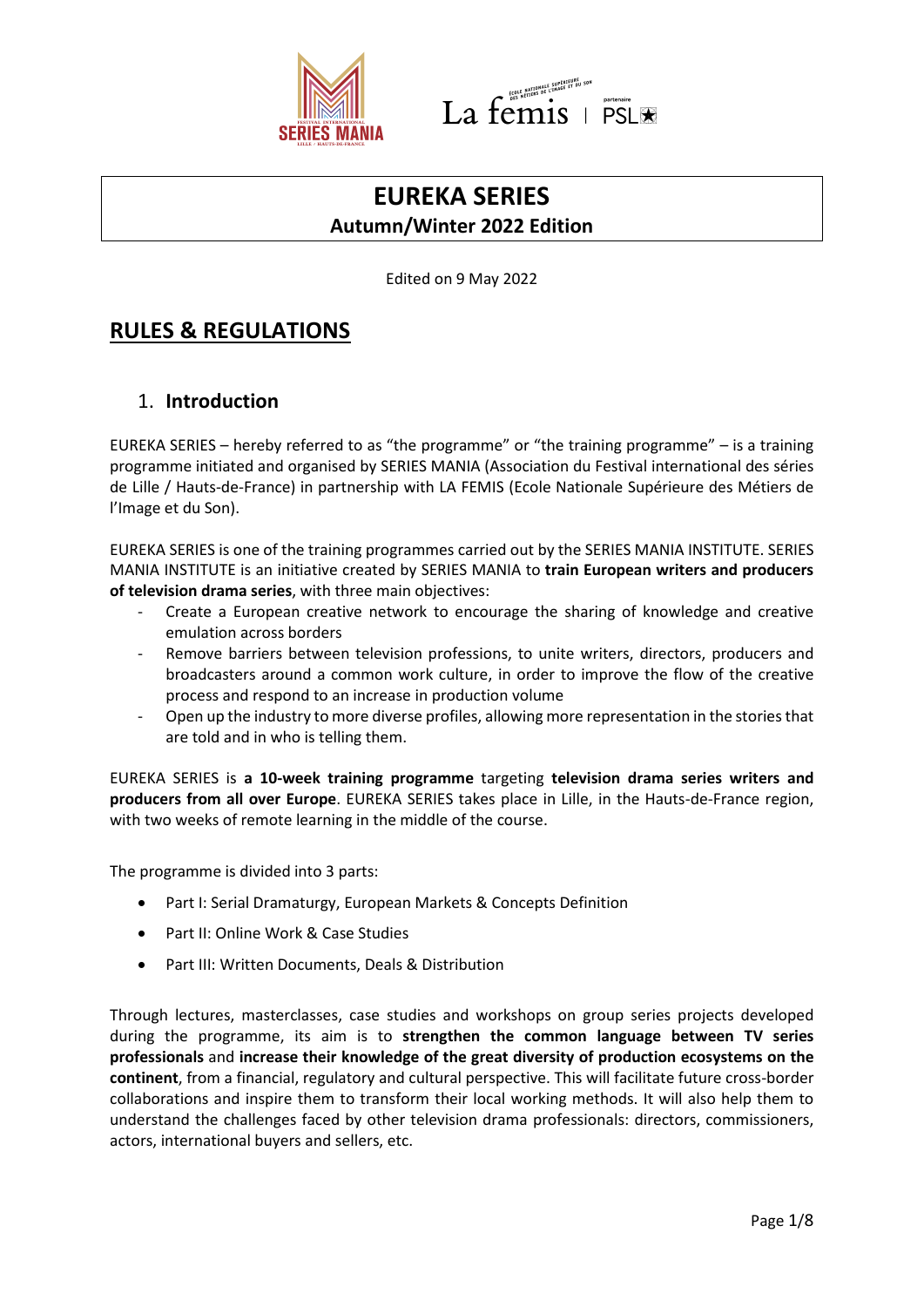



#### **Objectives:**

- Acquire a common language amongst television professionals on serial dramaturgy

- Master the principles of how the European and international television series ecosystems operate

- Participate in writing workshops in order to master the creative process of collaborative writing (*for writer participants)*

- Ascertain the challenges of European television series financing from both a macro-and microeconomic point of view

- Acquire the skills to pitch and sell a European television series to investors (co-producers, broadcasters, streaming platforms, etc.) *(for writer participants)*

To ensure fair representation of the diversity of European series experts and professionals, SERIES MANIA INSTITUTE and LA FEMIS have decided to associate selected schools and institutions with EUREKA SERIES, referred to as "founding partners". Each of EUREKA SERIES' founding partners has acquired a high degree of expertise in series-focused training programmes and developed a network of experts and professionals in the field of television drama.

## 2. **General description of the process**

**Up to 20 (twenty) participants – 12-15 writer and a maximum of 5 producer participants –** will be selected to take part in the 10-week programme.

Once selected, the participants will constitute several **working groups**. Each group will work on original European series projects to be developed throughout the course of EUREKA SERIES.

In Lille, during the introductory seminar, the first 4 (four) weeks and the last 4 (four) weeks of EUREKA SERIES, the selected writer participants will take part in **lectures**, **masterclasses** and **practical workshops** on their respective group European series projects.

- Each **lecture** will consist of a theoretical class on a specific aspect of television series writing and production, using pre-existing television series as teaching examples.
- The participants will meet experienced international television series professionals during **masterclasses** organised on site and via videoconference.
- During each **workshop**, the participants will be given study documents related to the creation and production process of television series (bibles, moodboards, scripts, budget sheets, etc.)

The selected producer participants will only attend the introductory seminar and the first week of lectures in Lille.

During the fifth and sixth week of EUREKA SERIES, all participants will attend remote, online sessions. These will include professional mentoring, case studies and work on group series projects. Each case study will analyse a specific television series from the past 10 (ten) years with its artistic team (writer(s), creator(s), producer(s), director(s), etc.).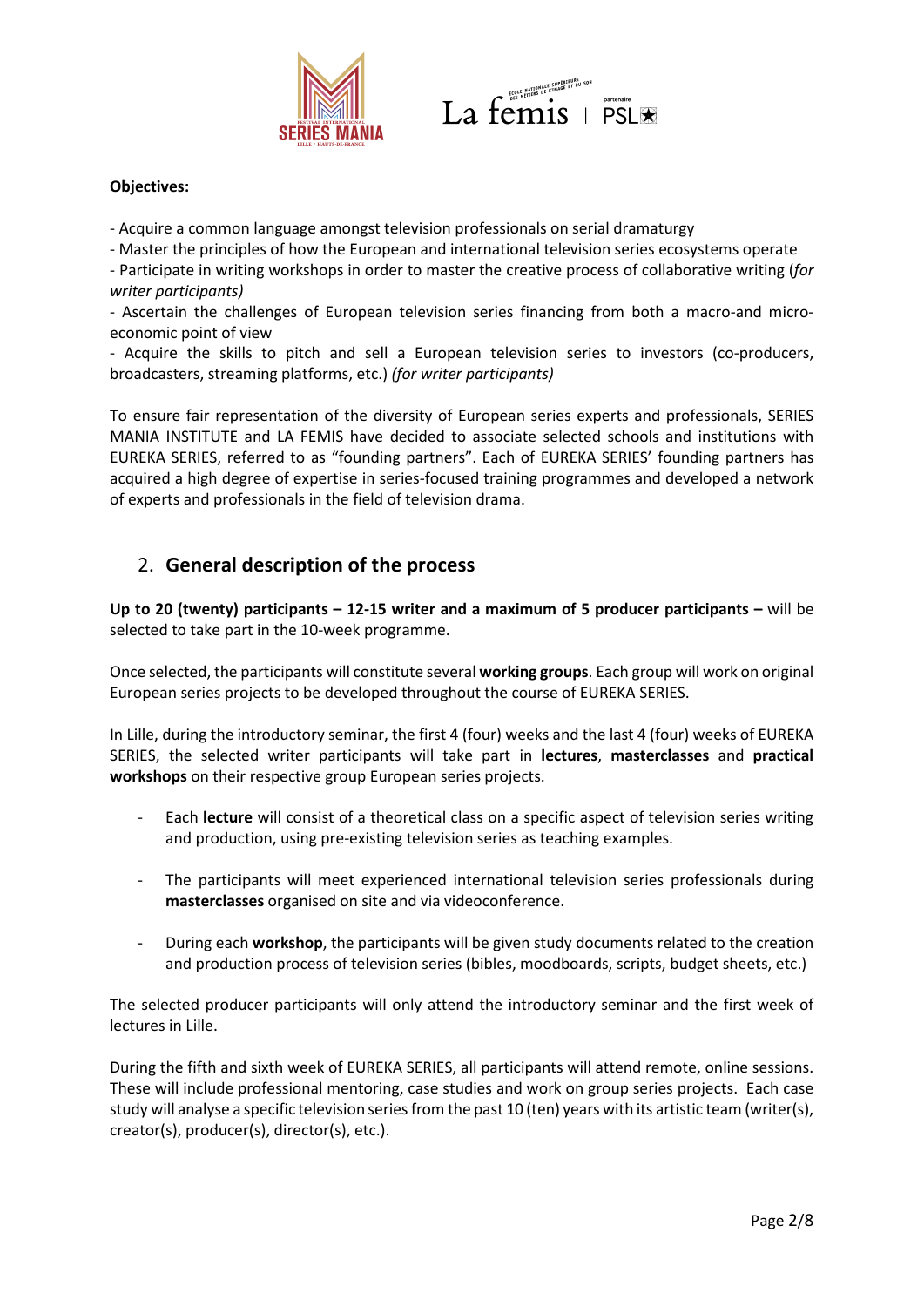



Writer participants will be back in Lille for the last 4 (four) weeks of the programme (weeks seven, eight, nine and ten) to take part in lectures, masterclasses and practical workshops on their respective group European series projects.

Producer participants will be back in Lille for the last 2 (two) weeks of the programme, to attend the lectures and masterclasses of weeks nine and ten.

During the last week (week ten) of EUREKA SERIES, the writer participants will learn how to pitch their projects and the producer participants will learn how to finance television series in Europe. This will culminate in a final presentation in front of an audience of industry professionals, including Series Mania Institute's partners and sponsors. Participants will have the opportunity to present themselves and writer participants will pitch their group projects.

### 3. **Schedule**

The timeframe of the EUREKA SERIES AUTUMN/WINTER 2022 edition will be structured as follows:

- **09/05/2022**: Launch of the call for applications
- **09/05/2022 10/06/2022** (5 weeks): Time period for applications
- **10/06/2022 24/06/2022**: Pre-selection of 30 applicants (maximum)
- **24/06/2022**: Official results are sent to pre-selected applicants and published on the SERIES MANIA INSTITUTE website. All pre-selected applicants are asked to post a short video presentation on the Eureka Series private online community. The group will remain open for the duration of the submission process. Its goal is to allow for fast and effective dialogue, for participants to find partners for future working groups.
- **29/06/2022**: Deadline for posting videos on the Eureka Series private online community
- **30/06/2022 01/07/2022**: Online video interviews with pre-selected applicants
- **04/07/2022:** Final selection results are sent to the selected participants
- **July August 2022**: According to their personal financial resources, the selected participants can request bursaries. SERIES MANIA INSTITUTE will analyse each request and, if relevant, connect participants with sources of financial support.
- **30/09/2022 28/10/2022**: EUREKA SERIES introductory seminar, lectures, masterclasses, and practical workshops in Lille
- **31/10/2022 11/11/2022**: EUREKA SERIES remote sessions of mentoring, case studies and group writing
- **14/11/2022 09/12/2022**: EUREKA SERIES lectures, workshops and masterclasses in Lille, and final presentation for invited industry audience

**All selected writer participants must be available and physically present for the introductory seminar, the first four weeks and the last four weeks of the EUREKA SERIES training programme, and all selected producer participants must be available and physically present for the introductory**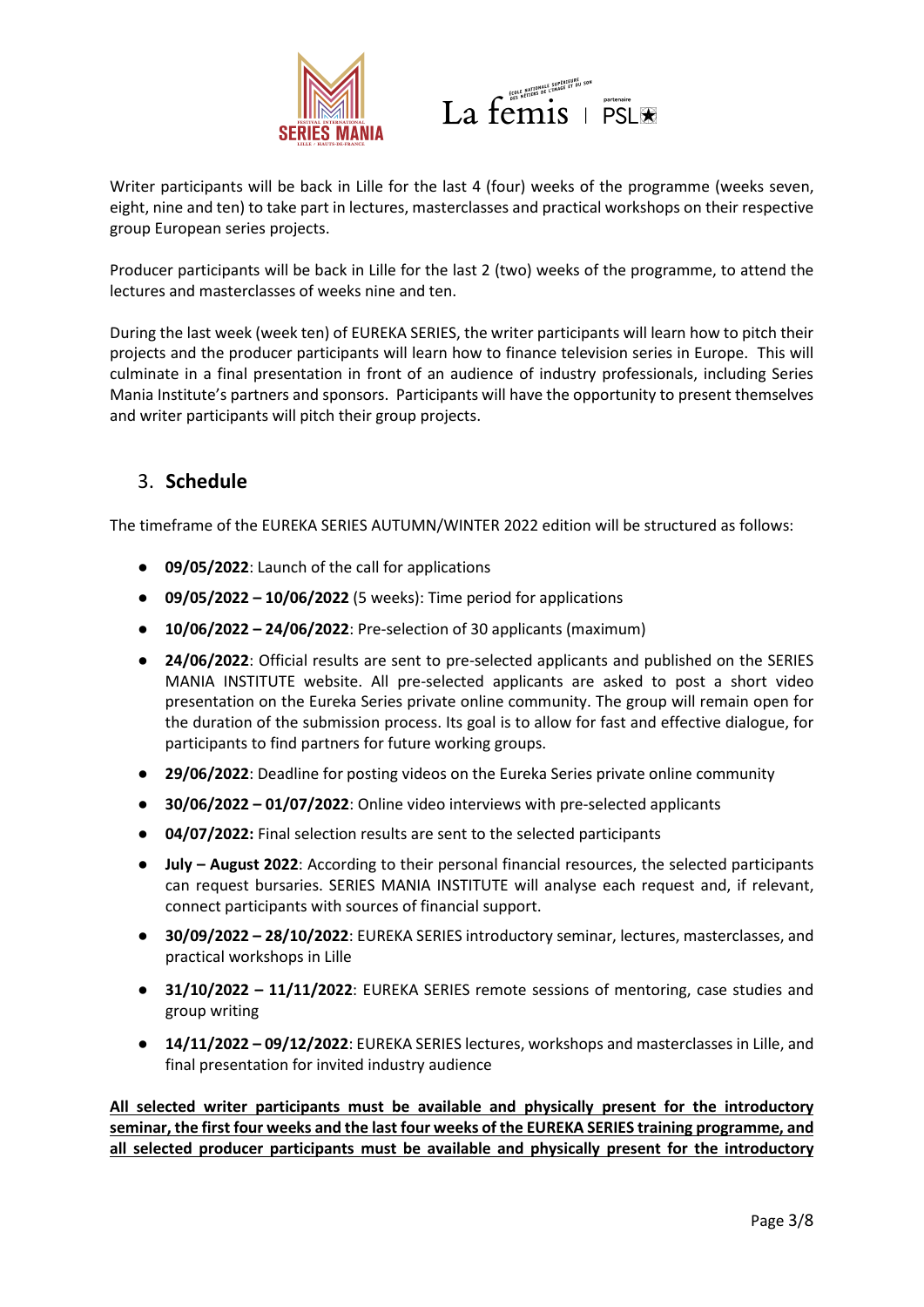



**seminar, the first week and the last two weeks of the EUREKA SERIES training programme.** Any absence without approval may result in the expulsion of the participant.

**Since the COVID-19 pandemic may affect the schedule and nature of the training programme, the organisers of EUREKA SERIES commit themselves to informing the selected participants of any changes to the process described in these Rules & Regulations.**

### 4. **Language**

The common working language of the programme is English: this means that all written and spoken materials, at all steps of the process, must be in English.

The final European series projects can be multilingual, in any European language, although all materials produced throughout the course of EUREKA SERIES must be in English for pedagogical reasons.

### 5. **Participation fees**

The tuition fee of EUREKA SERIES is €**3000 (including taxes) per writer participant and €1000 per producer participant**.

SERIES MANIA INSTITUTE and LA FEMIS urge all candidates **to anticipate further costs that are not included in the tuition fees**:

- Travel from the participant's place of residence to Lille, Hauts-de-France (return journey)
- Accommodation in Lille (SERIES MANIA INSTITUTE will provide all participants with local options)
- Daily expenses (restaurants, snacks, etc.)

Candidates are not chosen on the basis of their financial resources. **Bursaries for tuition fees are available for candidates in financial need**. Our criteria for bursaries are as follows:

- Bursaries are **means-tested**: we analyse all applicants' financial income from the last two years. Each applicant must provide supporting documentation.
- Priority is given to **applicants from low capacity countries**.
- Candidate's ability **to seek financial aid from their regional and national funding bodies.**

### 6. **Application rules**

Applications must be submitted in accordance with the rules below and within the specified dates.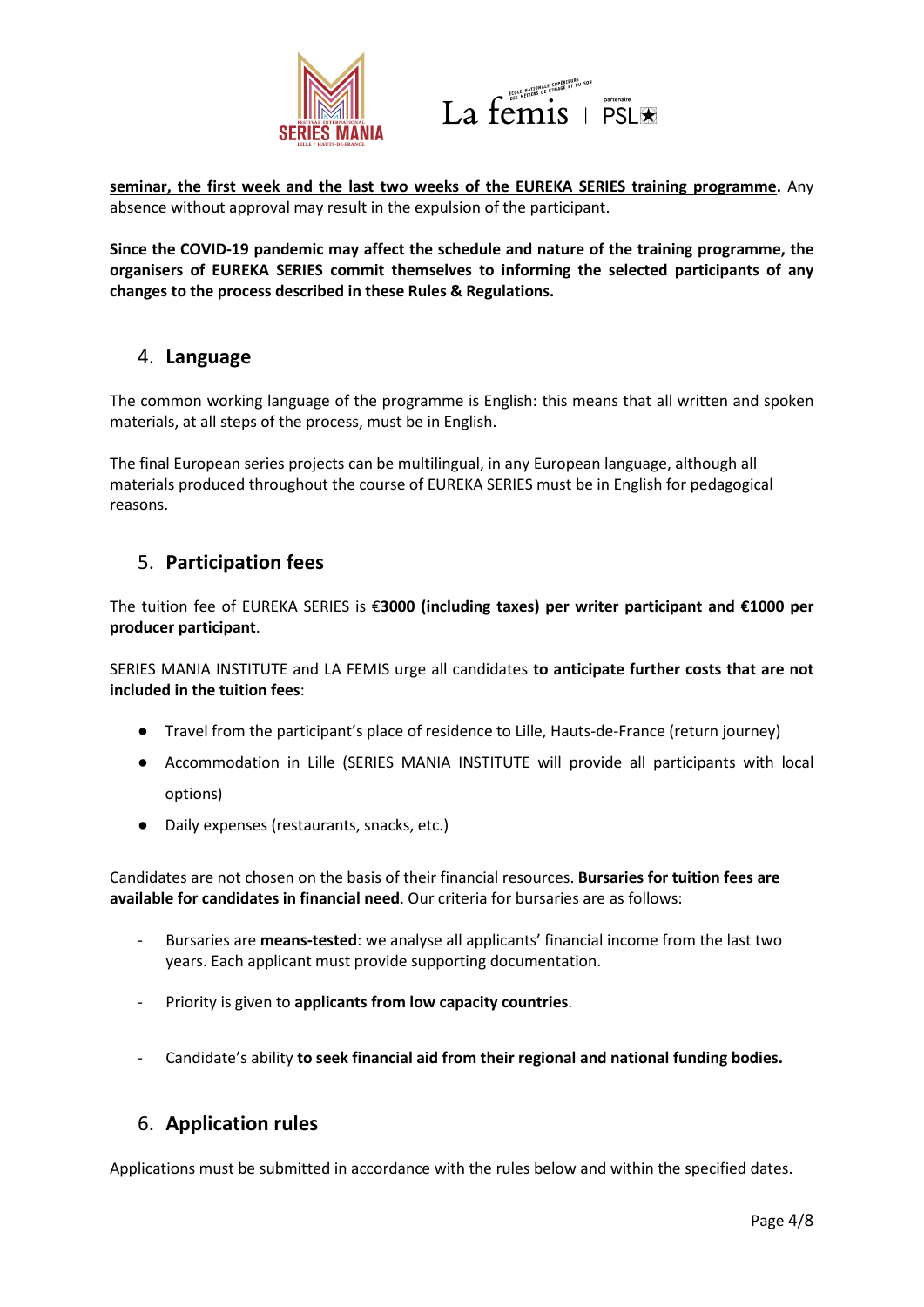



Applications must be made by **individual candidates.**

To qualify for selection, applications must be made online on the dedicated website page: https://seriesmania.com/institute/en/eureka-series/call-for-applications/. No submission by email, post or any other means will be accepted.

All applications are **free of charge**.

Submission to EUREKA SERIES will be open for applications **on 9 May 2022.** 

#### **The application deadline** is **10 June 2022** at midnight (CET).

If you have special circumstances and requirements, such as a disability, please let us know so that we can discuss your access needs.

#### **6.1 Eligibility criteria**

In order to eligible, candidates must be 18 years or above and be a citizen of one of the following countries: **Albania, Austria, Belarus, Belgium, Bosnia and Herzegovina, Bulgaria, Croatia, Republic of Cyprus, Czech Republic, Denmark, Estonia, Finland, France, Germany, Greece, Hungary, Iceland, Ireland, Italy, Kosovo, Latvia, Lithuania, Luxembourg, Malta, Moldova, Montenegro, the Netherlands, North Macedonia, Norway, Poland, Portugal, Romania, Serbia, Slovakia, Slovenia, Spain, Sweden, Switzerland, Turkey, Ukraine or the United Kingdom**. Places may be more limited for citizens of countries outside the European Union.

The organisers of Eureka Series, including staff of SERIES MANIA, LA FEMIS and founding partners who are directly involved in the coordination of Eureka Series, are not able to apply.

**Applications** can be made by writers and producers **with a strong professional interest in television series and an example of previous work**. The latter can be a sample script or produced work (a television series, an online drama series, a short film or a feature film).

The programme is aimed at **emerging TV series professionals**, including, but not limited to, **alumni of European film and television schools**.

Applications made on behalf of production companies, distribution companies, broadcasters, platforms, etc. will not be accepted.

#### **6.2 Conditions and Requirements for Applying for Eureka Series**

Candidates who wish to apply to participate in Eureka Series must:

- $\bullet$  Meet the eligibility criteria and the threshold conditions for submission<sup>[1](#page-4-0)</sup>
- Complete the online registration form: [https://seriesmania.com/institute/en/eureka](https://seriesmania.com/institute/en/eureka-series/call-for-applications/)[series/call-for-applications/](https://seriesmania.com/institute/en/eureka-series/call-for-applications/)

<span id="page-4-0"></span><sup>1</sup> Please refer to section **6.1 Eligibility Criteria** of this document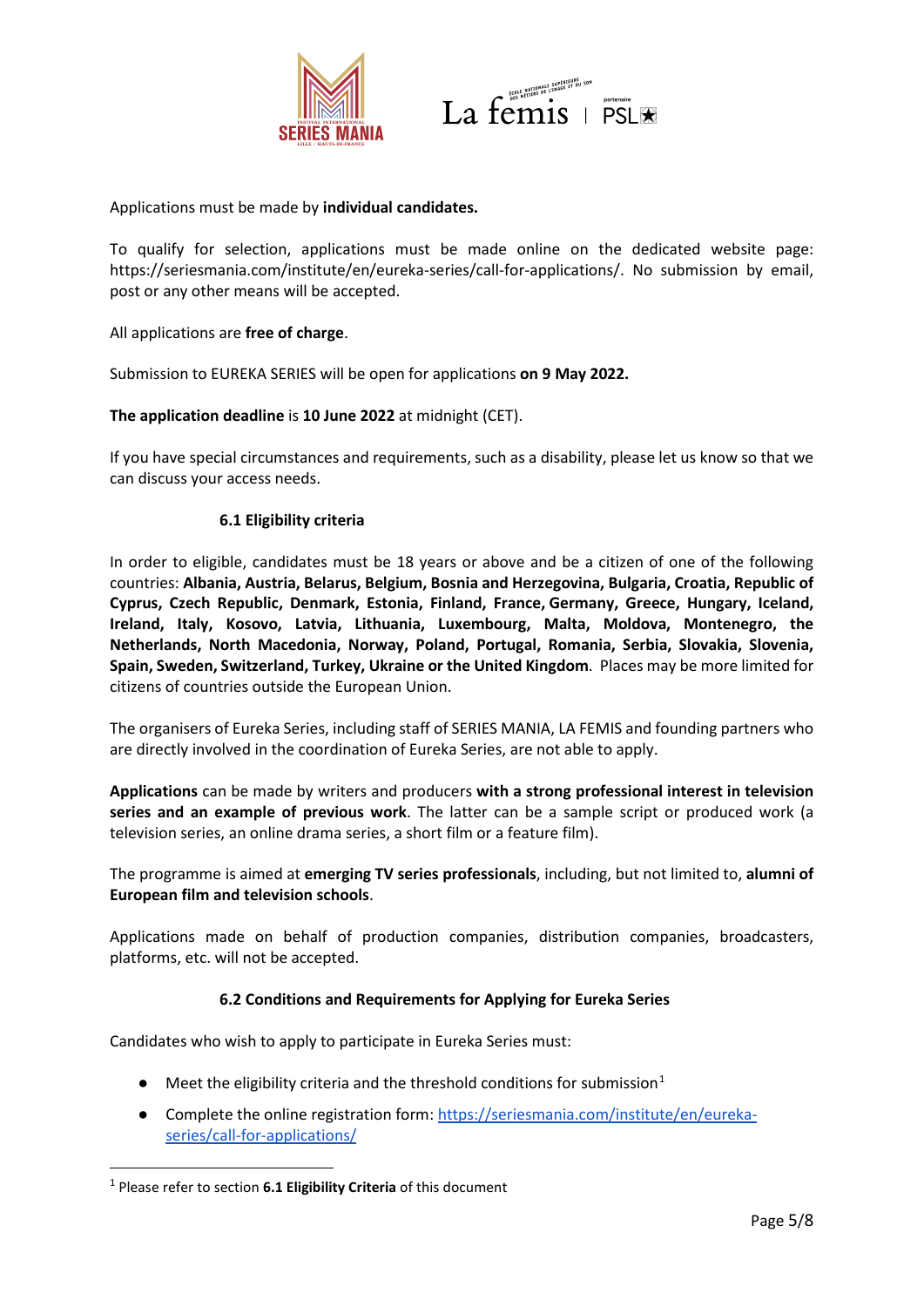



- Provide the following documents in English:
	- o A personal **analysis** of a European TV series from the past 10 years, explaining why the participant would have liked to participate in the writing *(for writer applicants)* or production *(for producer applicants)* of the series on the show (max 1 page)
	- o Either a **link** to previous work as a writer and/or producer (broadcast television series or an online drama series or a short film or a feature film) or an extract from a **sample script** *(for writer participants)* (5 pages minimum, 10 pages maximum – if scripts are sent of more than 5 pages, the selection committee will only read the first 10 pages)
	- o A **covering letter** explaining how the applicant would benefit from EUREKA SERIES (max. 1 page)
	- o A completed online form, which also specifies the applicant's **financing capability and need**, and their **accommodation request in Lille**
	- o A **CV** stating the applicant's professional experience
	- o A copy of the applicant's **national ID or passport**
	- o A **headshot**.

### 7. **Selection process**

All written applications that meet the eligibility criteria will be reviewed by the EUREKA SERIES selection committee, which includes representatives from SERIES MANIA and LA FEMIS, between **10 June and 24 June 2022**.

The results of the official selection will be announced by e-mail to pre-selected applicants on **24 June 2022**.

#### **7.1 Online community**

All applicants must bear in mind that the purpose of EUREKA SERIES is to create international working groups of participants on European series projects throughout the training programme.

To facilitate the constitution of these working groups during the first weeks of EUREKA SERIES, **all applicants must introduce themselves via short videos (3 minutes maximum) and post them on the**  official, private online community of EUREKA SERIES<sup>[2](#page-5-0)</sup>. The video can be shot on a mobile phone.

Each video must be shot in English and include the following elements, in this order:

- o **Full name and country of origin**
- o **Short and informal presentation of their favourite series and genres**
- o **The reason(s) why the applicant is applying for EUREKA SERIES**, i.e. what they expect to achieve from the training programme.

**The private, online community will be open from 24 June 2022**, so that all pre-selected applicants can post their presentation videos and watch videos posted by other pre-selected applicants. It will be run

<span id="page-5-0"></span><sup>&</sup>lt;sup>2</sup> The private online community will be created upon the announcement of pre-selected applicants, and the link to access it will be sent to pre-selected applicants.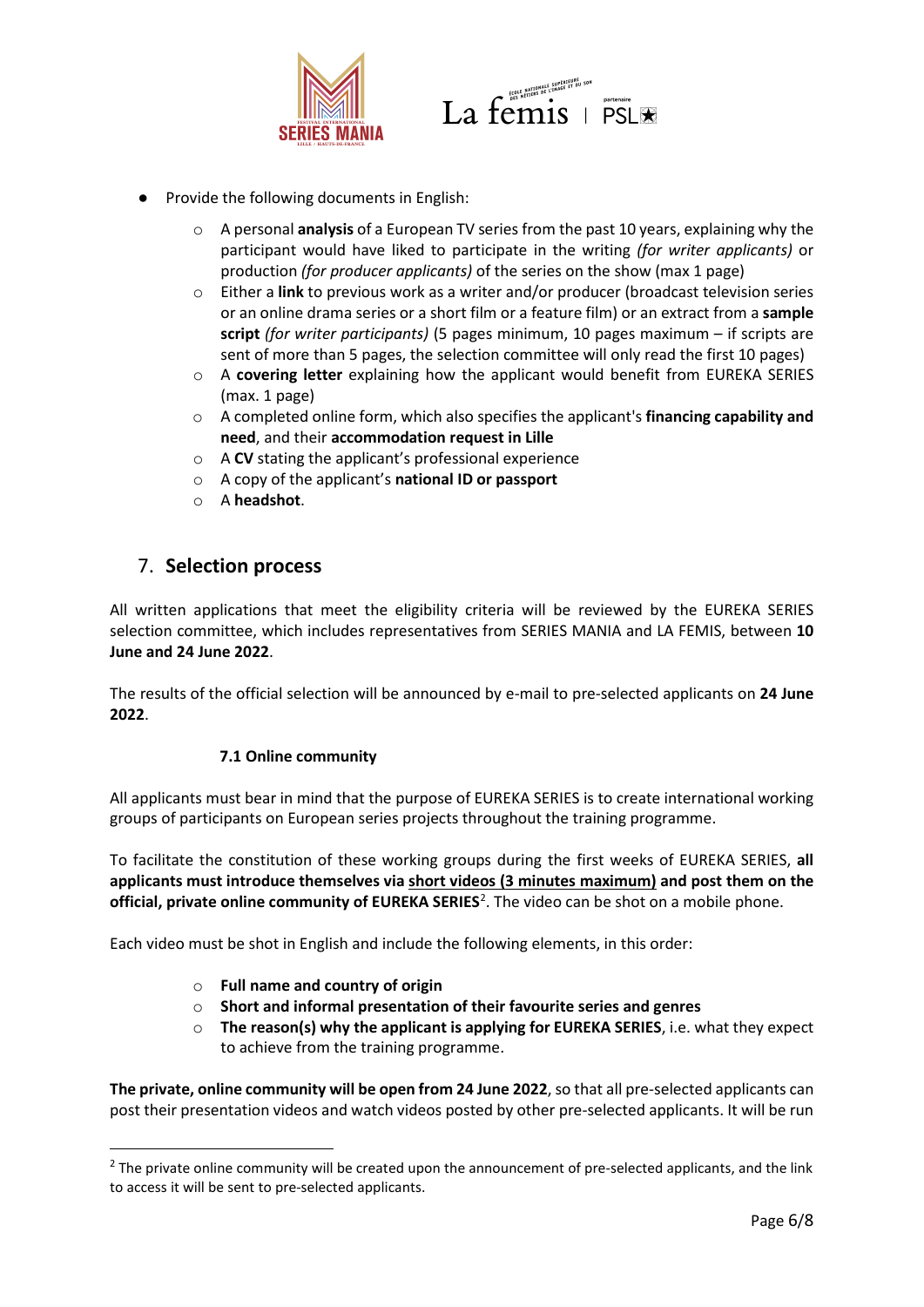



and moderated by the SERIES MANIA INSTITUTE team. The deadline for posting presentation videos is **29 June 2022**.

#### **7.2 Online video interviews**

Pre-selected applicants will have a **30-minute online video interview with the EUREKA SERIES selection committee on 30 June and 1 July 2022**. Upon pre-selection, applicants will be contacted individually by the SERIES MANIA INSTITUTE team to confirm the time of their online video interview.

During their online video interview with the EUREKA SERIES selection committee, applicants will be asked to elaborate upon their application, to tell the committee about their professional experience.

**The final results will be sent to the selected participants on 4 July 2022** and published on the SERIES MANIA INSTITUTE website and the online community.

#### **7.3 Selection committee**

Written applications will be examined by SERIES MANIA INSTITUTE and LA FEMIS.

The video interviews with preselected applicants will be conducted by SERIES MANIA INSTITUTE and LA FEMIS.

#### **7.4 Selection criteria**

The selection committee will take the following criteria into consideration:

- The applicant's professional experience
- The applicant's openness to collaboration
- The applicant's knowledge of the European series industry

The selection committee will strive for diversity of representation amongst applicants (ethnicity, gender, etc.).

The selection committee reserves the right not to choose any of the applications submitted or to cancel the programme, if no suitable proposals are found according to these rules and regulations, or at its discretion.

Any applicant who wishes to develop a personal, pre-conceived series project will be automatically redirected to other, project-based programmes of Series Mania Institute.